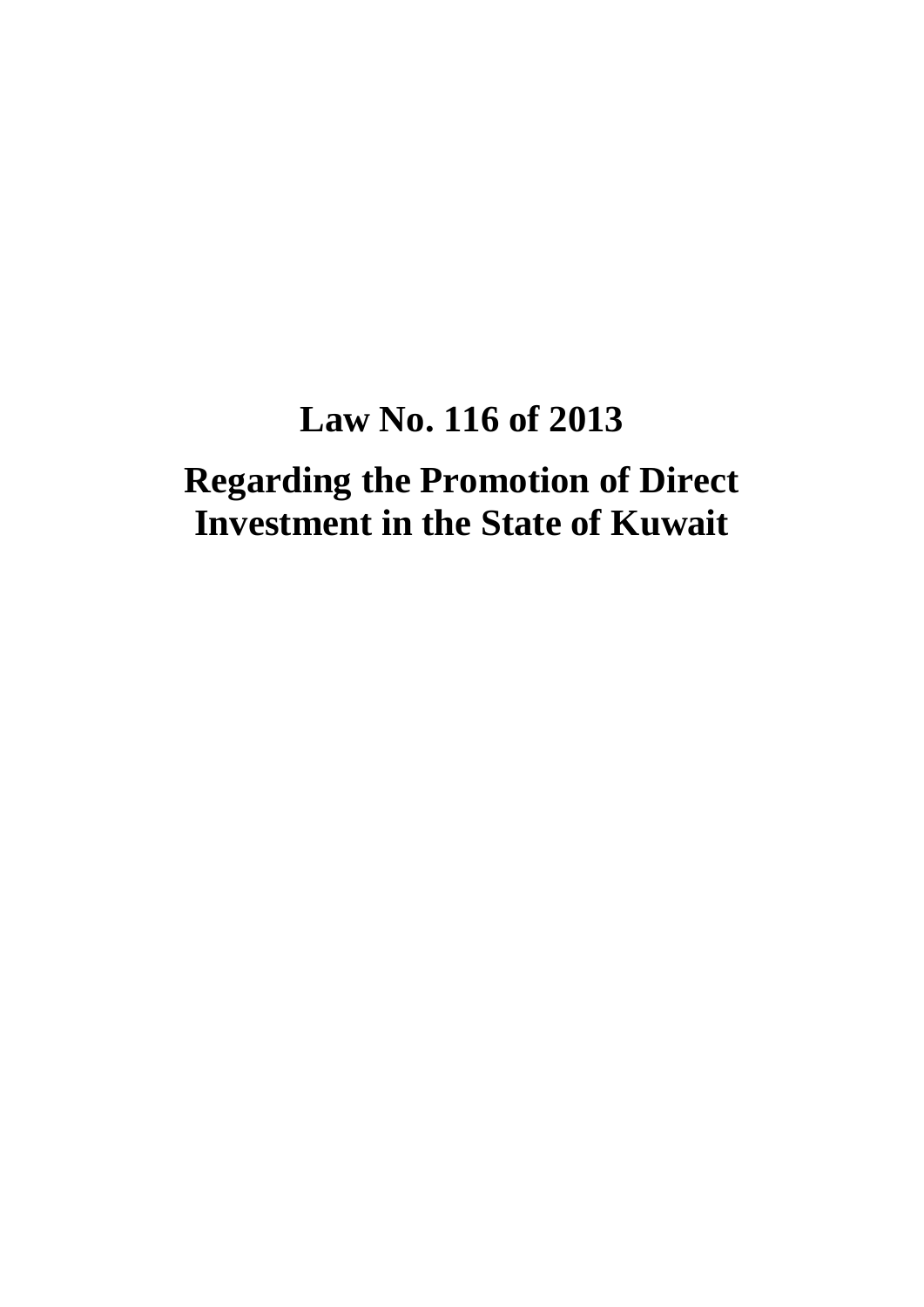#### **Law No. 116 of 2013 Regarding the Promotion of Direct Investment in the State of Kuwait**

- Having reviewed the Constitution;
- and Decree No. (3) of 1955 regarding Kuwaiti Income Tax as amended;
- and the Criminal Law promulgated by Law No. (16) of 1960 as amended:
- and the Criminal Procedures and Trials Law promulgated by Law No. (17) of 1960 as amended;
- and Law No. (4) of 1962 regarding Patents, Industrial Diagrams and Designs as amended by Law No. (4) of 2001;
- and Law No. (30) of 1964 on the Establishment of the Audit Bureau as amended;
- and Law No. (33) of 1964 regarding Expropriation and Temporary Possession in the Public Interest as amended;
- and Law No. (36) of 1964 regarding the Regulation of Commercial Agencies;
- and Law No. (37) of 1964 regarding Public Tenders as amended;
- and Law No. (32) of 1968 concerning Currency, the Central Bank of Kuwait and the Organization of Banking Business as amended;
- and Law No. (32) of 1969 regarding the Licensing of Commercial Stores as amended;
- and Decree Law No. (31) of 1978 regarding the Rules for Preparing Public Budgets, Monitoring their Execution and Final Accounts as amended;
- and Decree Law No. (15) of 1979 regarding the Civil Service as amended and the Decree regarding the Civil Service System issued on 4 April 1979 as amended;
- and the Commercial Law promulgated by Decree Law No. (68) of 1980 as amended;
- and Decree Law No. (105) of 1980 regarding the Properties of the State as amended;
- and Decree Law No. (5) of 1981 regarding the Practicing in the Auditing Profession as amended;
- and Decree Law No. (20) of 1981 on the Establishment of a Division in the Court of First Instance for Adjudicating Administrative Disputes as amended by Law No. (61) of 1982;
- and Law No. (26) of 1995 regarding Free Trade Zones;
- and Law No. (81) of 1995 on Approving the Agreement Establishing the World Trade Organization;
- and Law No. (56) of 1996 regarding the promulgation of the Industrial Law;
- and Law No. (19) of 2000 regarding the Support and Promotion of National Labour to Work in the Non-Governmental Entities as amended;
- and Law No. (8) of 2001 regarding the Regulation of Direct Investment of Foreign Capital in the State of Kuwait;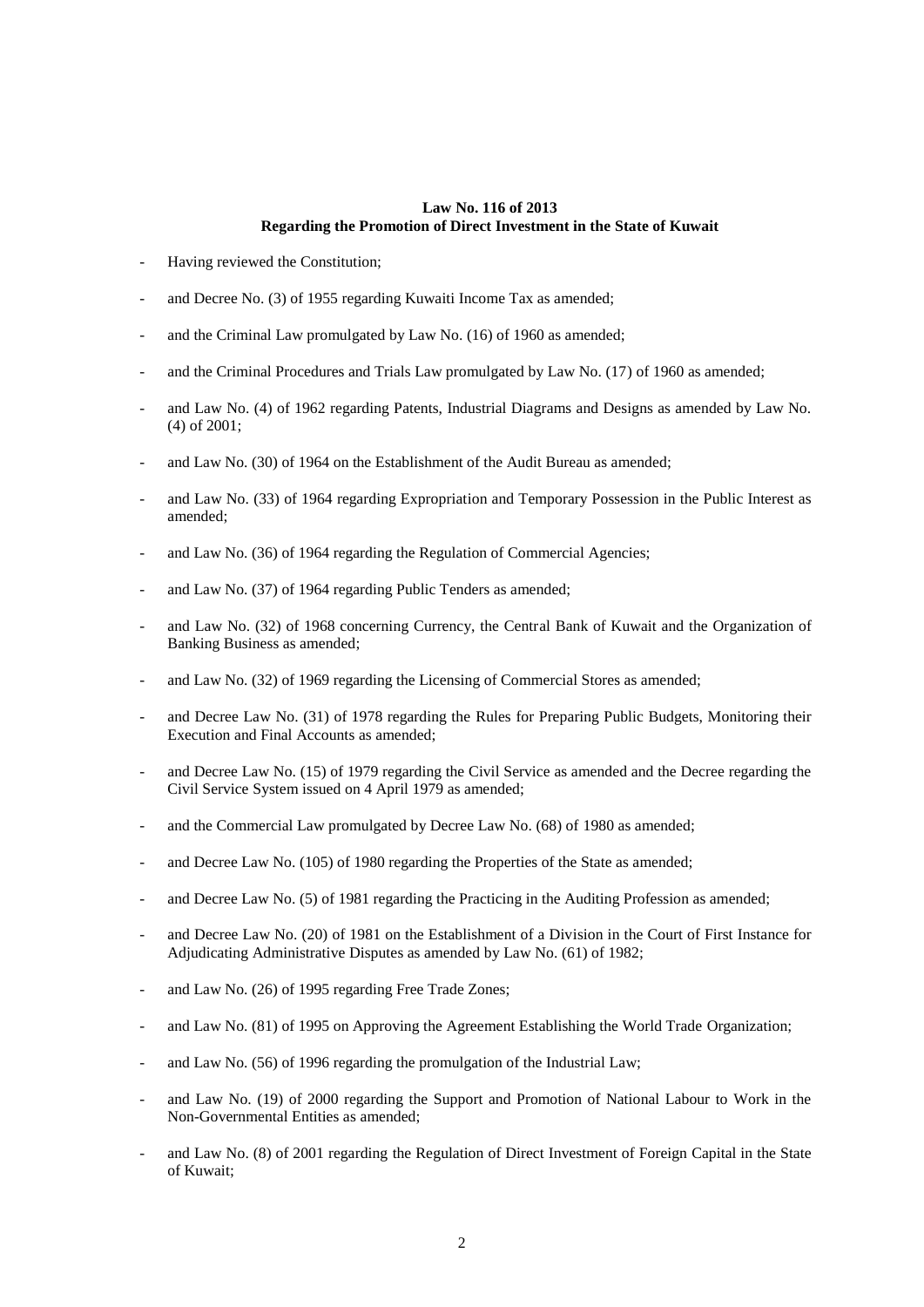- and Law No. (5) of 2003 on the Approval of the Unified Economic Agreement between Gulf Cooperation Council Countries;
- and Law No. (10) of 2003 on the promulgation of the Unified Customs Code for the Arab Gulf Cooperation Council Countries;
- and Law No. (46) of 2006 regarding *Zakat* and the Contribution of Public and Closed Shareholding Companies in the State's Budget;
- and Law No. (10) of 2007 regarding the Protection of Competition as amended by Law No. (2) of 2012 ;
- and Law No. (7) of 2008 on the Regulation of the Operations of Build, Operate and Transfer and Similar Systems and the Amendment of some Provisions of Decree Law No. (105) of 1980 regarding the Properties of the State;
- and Law No. (9) of 2010 on the Issuance of the State Developmental Plan for the Years 2011- 2012/2013-2014;
- and Law No. (37) of 2010 regarding the Regulation of Privatization Programs and Operations;
- and Decree Law No. (25) of 2012 regarding the Companies Law as amended by Law No. (97) of 2013;
- and Law No. (98) of 2013 regarding the National Fund for the Enhancement and Development of Small and Medium Enterprises;
- The National Assembly has approved the following law which we have ratified and issued :

## **Article 1 Definitions**

The following terms and phrases shall bear the meanings corresponding to each of them:

| <b>Relevant Minister:</b>     | Minister of Commerce and Industry.                                                                                                                                                                           |  |  |
|-------------------------------|--------------------------------------------------------------------------------------------------------------------------------------------------------------------------------------------------------------|--|--|
| <b>Authority:</b>             | Direct Investment Promotion Authority.                                                                                                                                                                       |  |  |
| <b>Board:</b>                 | Board of directors of the Authority.                                                                                                                                                                         |  |  |
| <b>Chairman of the Board:</b> | Relevant Minister.                                                                                                                                                                                           |  |  |
| <b>Director General:</b>      | Director General of the Authority.                                                                                                                                                                           |  |  |
| <b>Regulations:</b>           | Executive Regulations to this Law.                                                                                                                                                                           |  |  |
| <b>Investor:</b>              | Natural or legal person of any nationality.                                                                                                                                                                  |  |  |
| License:                      | Investment license issued in accordance with this Law.                                                                                                                                                       |  |  |
| <b>Investment Entity:</b>     | Is an economic enterprise or activity that is licensed in accordance with this Law<br>by virtue of an investment license which grants such enterprise or activity legal<br>existence in the State of Kuwait. |  |  |
| Capital:                      | What is employed or used directly for purposes of Direct Investment through an<br>Investment Entity that is subject to this law, including:                                                                  |  |  |
|                               | 1.<br>Funds, financial and commercial securities, be they local or foreign                                                                                                                                   |  |  |
|                               | Machinery, tools, equipment, transportation means and other technological<br>2.<br>devices                                                                                                                   |  |  |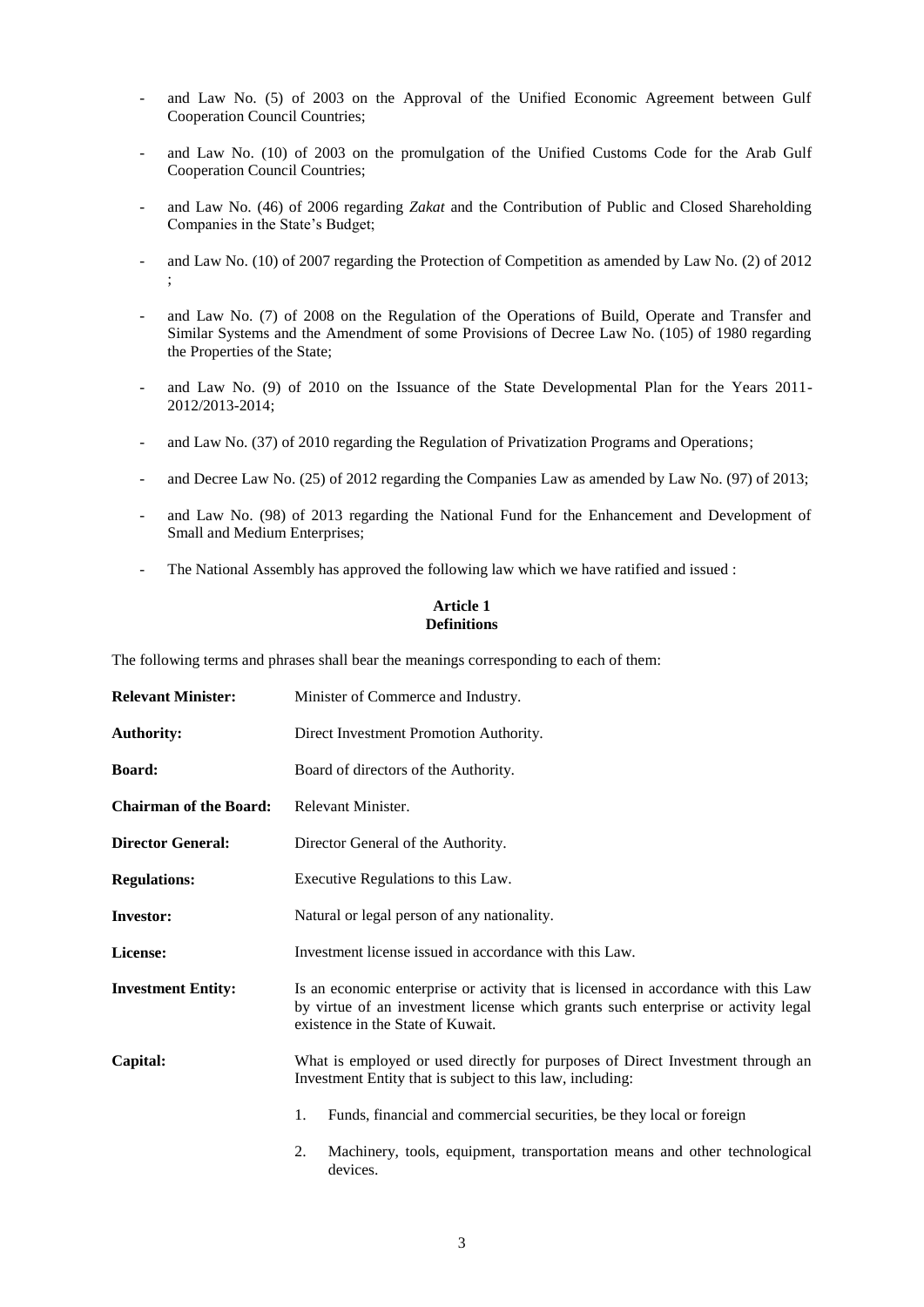|                           | 3.                                                                                                                                                                                                                         | Raw materials and intermediate goods required for the commencement of<br>actual production or operations by the Investment Entity.                                                                                               |
|---------------------------|----------------------------------------------------------------------------------------------------------------------------------------------------------------------------------------------------------------------------|----------------------------------------------------------------------------------------------------------------------------------------------------------------------------------------------------------------------------------|
|                           | 4.                                                                                                                                                                                                                         | Intangible rights such as patents, trademarks, licenses, registered trade names<br>and industrial and technological designs.                                                                                                     |
|                           | 5.                                                                                                                                                                                                                         | Profits and proceeds of the invested capital if used for the increase of the<br>capital or if it is employed or used for the purposes of Direct Investment<br>through an Investment Entity licensed in accordance with this Law. |
| <b>Direct Investment:</b> | An investment where the Investor, individually or with the participation of another<br>investor, employs his capital directly through an Investment Entity in the State of<br>Kuwait licensed in accordance with this Law. |                                                                                                                                                                                                                                  |
| <b>Application:</b>       |                                                                                                                                                                                                                            | The application submitted by the Investor to obtain, as applicable, the License or<br>incentives or to merge Investment Entities, in accordance with principles and rules<br>relevant to each case.                              |

#### **Article 2 Establishment of the Authority**

A public authority with legal personality shall be established under the name "Direct Investment Promotion Authority" to be attached to the Relevant Minister.

The headquarters of the Authority shall be in the State of Kuwait, and it shall have the right to establish offices within the country and abroad.

#### **Article 3 Aims of the Authority**

The Authority aims to attract and promote and encourage both foreign and local Direct Investment in the country, which shall include the following:

- 1. Developing and improving the investment environment, the facilitating of procedures and the removal of hurdles encountered by investors as well as the provision of various means of assistance and support to encourage Direct Investment in the country.
- 2. Raising awareness regarding the importance of Direct Investment, especially foreign investment, and the promotion of the Kuwaiti investment environment and the available Direct Investment opportunities by all means of marketing, orientation and promotion.
- 3. Encouraging investors to transfer, settle and use modern and sophisticated technologies, means of production and operations, management methods, and technical and marketing expertise and to encourage partnerships between Kuwaiti and foreign investors that foster the objectives of development.

The Authority shall perform its activities in light of the public policy of the state, the approved economic development plans, the development of production sectors, the diversification of national revenue sources in the State of Kuwait, the creation of employment opportunities for the national workforce, and increasing its productivity and professional skills by implementing the latest technology in accordance with the best international standards adopted in this regard.

## **Article 4 Tasks of the Authority**

The Authority shall perform all tasks necessary to achieve its objectives, and the following in particular:

1. To screen possible Direct Investment opportunities in the country, promote such opportunities and present the incentives, exemptions and guarantees granted to investors, in addition to preparing any necessary studies, research and statistics and providing available information, clarifications and statistics to investors.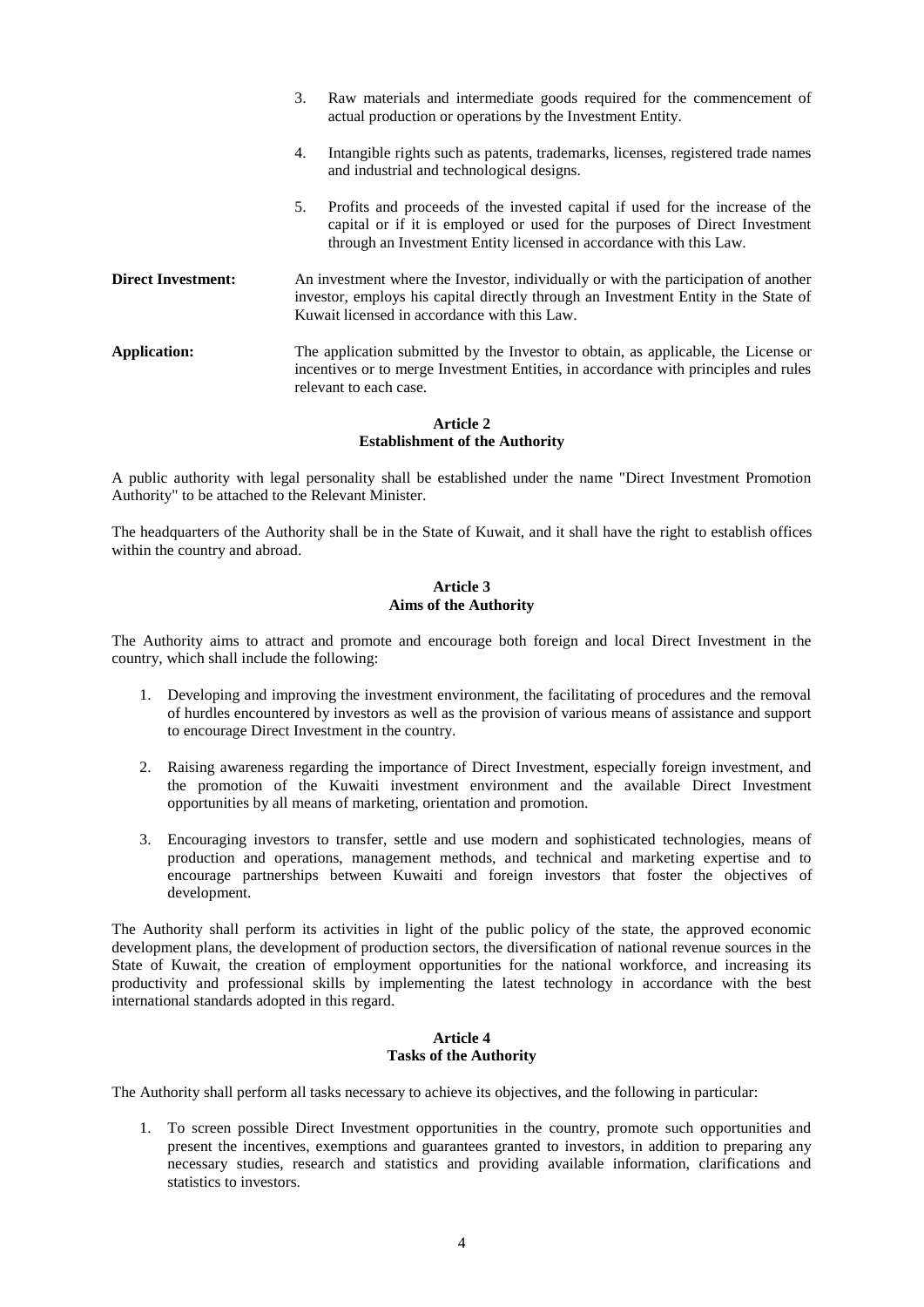- 2. To receive and assess investors' applications and to take the necessary actions regarding them in accordance with this law and its Executive Regulations.
- 3. To establish economic zones and suggest their locations within the general structural plan in coordination with the concerned authorities.
- 4. To establish or contribute to the capital of companies specialized in the establishment or management of business incubators for projects that meet the objectives of the Authority, following the approval of the Council of Ministers, and in accordance with the principles and rules established by the Board in this regard.
- 5. To coordinate with all relevant and competent authorities to simplify and facilitate the procedures and services required to improve and streamline the investment environment in the State of Kuwait and enhance its competitive advantage and monitor the competitive position and performance indicators in the investment field on the basis of international standards and reports, so as to ensure the encouragement of Direct Investments in the State of Kuwait.
- 6. To organize conferences, seminars, exhibitions, and workshops as well as provide services and training programs in line with its objectives, and to participate in internal and external events, and prepare, print and publish on all topics relevant to its work and activities.
- 7. To secure potential financing and credit facilities, in coordination with concerned parties, in order to encourage investments needed by the country.
- 8. To oversee and monitor the performance of Direct Investments in the country and identify any hurdles they may encounter and attempt to overcome such hurdles in coordination with the competent authorities.
- 9. To implement the tasks and mandates assigned by the Council of Ministers or the Relevant Minister that relate to its objectives or that would encourage Direct Investment in the country.

## **Article 5 Board of Directors of the Authority**

The Authority shall have a board of directors chaired by the Relevant Minister and a membership of:

- 1. Three experienced members specializing in the matters assigned to the Authority who shall be appointed by a resolution of the Council of Ministers, upon the proposal of the Relevant Minister. The resolution shall designate a vice-chairman from amongst them who shall be granted the powers of the Chairman of the Board in his absence.
- 2. Three members representing the ministries and the government agencies related to the activities of the Authority who shall be nominated by a resolution of the Council of Ministers, upon the proposal of the Relevant Minister provided that their seniority is at least that of an assistant undersecretary or equivalent.
- 3. The Director General who shall attend the meetings of the Board with no right to vote.

The term of the Board shall be four years, subject to renewal. The Board members' remuneration shall be determined by a resolution of the Council of Ministers.

The Chairman of the Board or his authorized signatory shall sign on behalf of the Authority and shall represent the Authority in its relations to third parties and before the courts.

#### **Article 6 Meetings of the Board**

The Board shall convene at the invitation of the Chairman of the Board or vice-chairman and such meeting shall be valid if attended by the majority of its members including the Chairman of the Board or the vice-chairman.

The Board shall have a secretary appointed by the Chairman of the Board and selected from the Authority's staff. The secretary shall undertake the preparation of the meetings of the Board and record its minutes and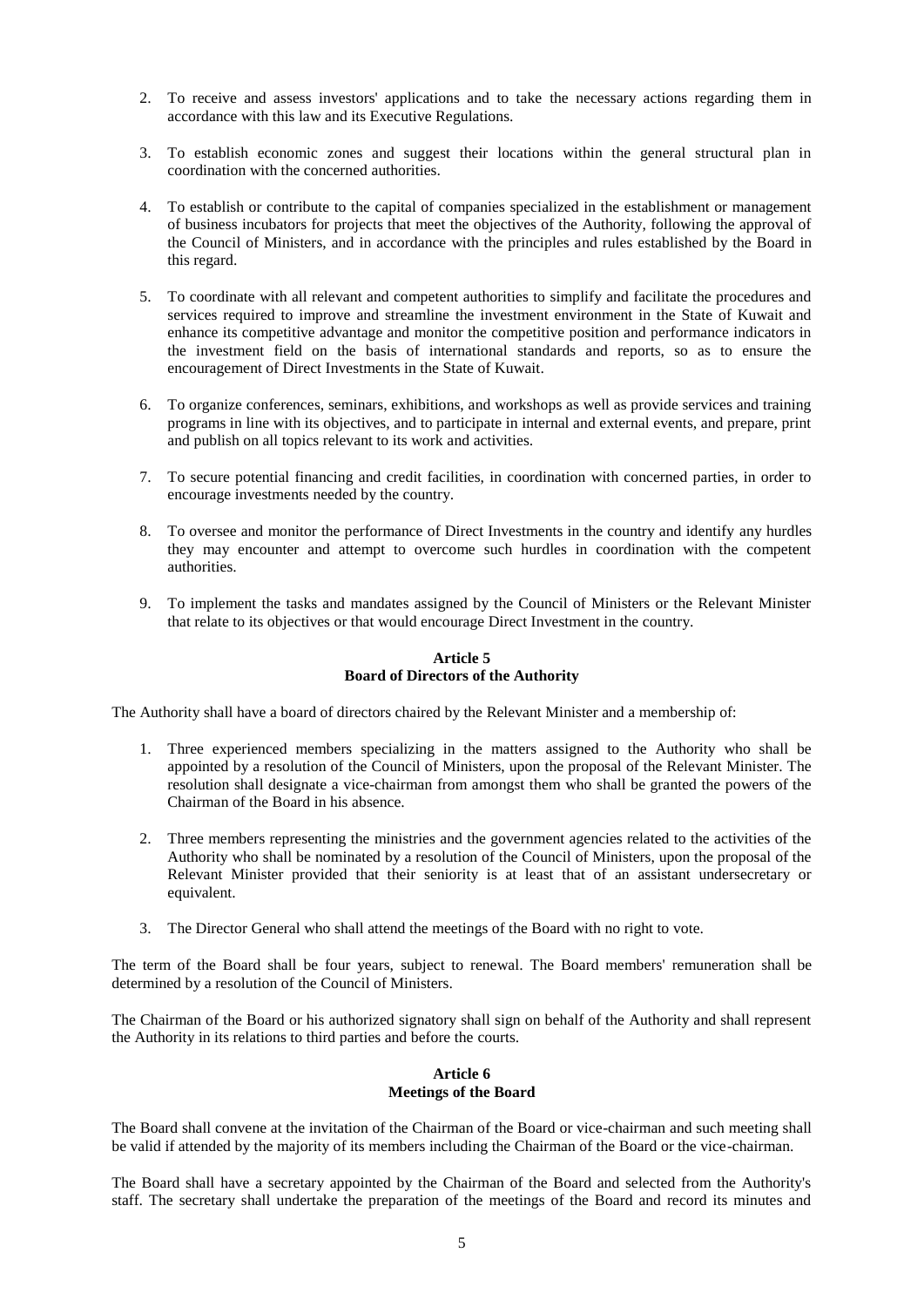follow up on the issued resolutions. The Board may invite to its meeting any individual to participate in the discussion of any particular matter without having the right to vote.

The resolutions of the Board shall be passed by the majority of the votes of its members. Where the votes are equal, the side favored by the Chairman shall prevail.

The Board shall issue the necessary resolutions regulating its affairs, defining the rules, procedures, and the scheduling of its meetings, the terms of implementation of its resolutions and the organization of the work of its sub-committees.

## **Article 7 Conflict of Interest**

Members of the Board, employees of the Authority including their respective spouses or relatives of the first degree are prohibited from having any direct or indirect interest in any project or services provided by the Authority and shall be bound to disclose their interests and abstain from participating in discussions about, or the decision making regarding any project. In the event of a violation of this provision, the relevant resolution shall be void including all its effects and shall be considered nonexistent.

## **Article 8 Powers of the Board**

The Board shall have all the powers necessary to achieve the objectives of the Authority and shall formulate its general policy and supervise the implementation of the same, including the following in particular:

- 1. To define the principles, rules and standards upon which basis various investors' applications are assessed in accordance with this Law and its Executive Regulations.
- 2. To define the principles and rules for the use of land, real estate and plots allocated to the Authority or those which are subject to its supervision or management.
- 3. To set the bylaws and organizational structure of the Authority and to issue the administrative, financial and technical regulations that are required in conducting its business.
- 4. To approve the proposed annual budget of the Authority and its final account prior to referring them to the relevant authorities.
- 5. To resolve upon merger applications as set forth in this Law.
- 6. To impose the administrative and disciplinary penalties as set forth in this Law.
- 7. To approve the opening of offices of the Authority within the country and abroad.
- 8. To set the criteria for benefitting from tax incentives and exemptions in accordance with this law.
- 9. To issue the resolution regarding the recommendations submitted by the competent committees in respect of the implementation of the provisions of this Law.
- 10. To issue resolutions necessary for the fulfillment of the objectives of this Law in accordance with its provisions and its Executive Regulations.

The Board may delegate some of its powers to the Chairman of the Board or to the vice- chairman.

#### **Article 9 Director General**

The Authority shall have a Director General who shall hold at least the position of undersecretary, appointed, pursuant to a decree upon the proposal of the Relevant Minister for four years and subject to renewal.

The Director General shall implement the resolutions of the Board and shall supervise the technical, administrative and financial functions of the Authority. The Director General shall further prepare an annual statistical report, which is submitted to the Council of Ministers, regarding the activity of the Authority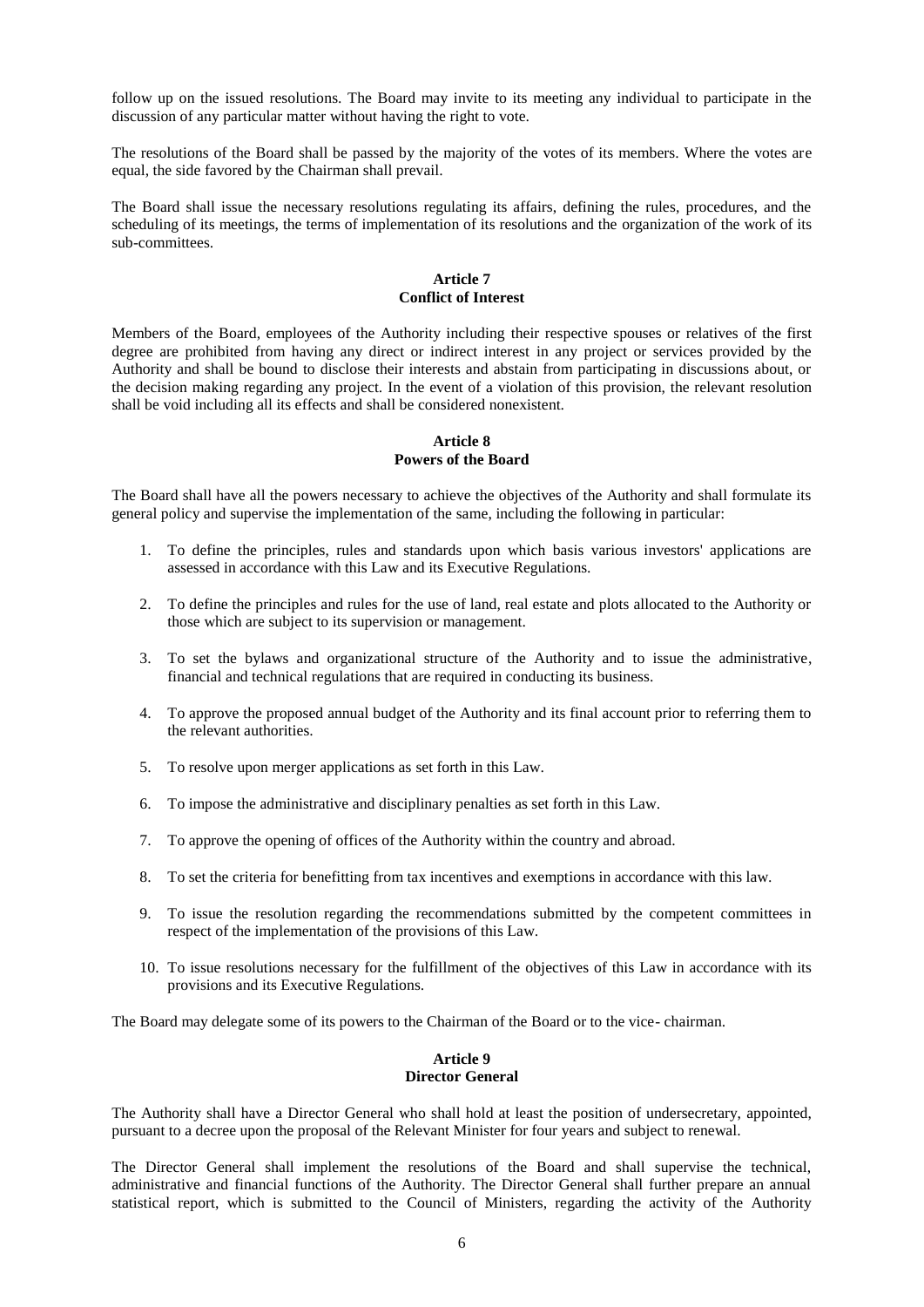including the number of projects submitted, the projects approved and the projects rejected with the reasons for such rejection.

The Director General shall be assisted by one or more assistants holding at least the position of assistant undersecretary appointed by decree upon the proposal of the Relevant Minister for four years and is subject to renewal. The Director General may delegate some of his powers to any of his assistants.

## **Article 10 Financials of the Authority**

The Authority shall have an annexed budget. The financial year commences and ends with the financial year of the state. The first financial year shall commence on the date this law comes into force and shall end at the closing of the following financial year.

The Authority's resources shall consist of the following:

- 1. Financial funds allocated to it in the annual state budget.
- 2. Returns, revenues or allowances resulting from the Authority's activities, services, organized events, workshops or training programs for those involved in the affairs of Direct Investment, as resolved by the Board in this regard.
- 3. Returns or revenues resulting from the investment of the funds allocated to the Authority or that are subject to its supervision or management.

## **Article 11 Negative List**

Within the limits of Articles 152 and 153 of the Constitution, the Council of Ministers shall prepare a list of Direct Investments that will be excluded from the scope of this Law and which shall be updated in light of the general policy of the state and its plans and the proposals of the Board in this regard.

The Council of Ministers shall set the principles and rules regarding the investments of foreign corporate entities in the State of Kuwait.

## **Article 12 Type of Investment Entity**

The Application for the License shall be submitted in accordance with the provisions of this Law by an Investment Entity specified according to the following cases:

- 1. A Kuwaiti company having one of the legal entity forms of companies set forth in the Companies Law promulgated by the aforementioned Decree Law No. (25) of 2012, which will be incorporated for the purpose of Direct Investment. Foreign participation in such company may amount to 100% of the capital of the company in accordance with the principles and rules set forth under the Companies Law.
- 2. A branch of a foreign company licensed to operate within the State of Kuwait for the purpose of Direct Investment. The Relevant Minister shall issue, upon the proposal of the Board, a resolution clarifying the principles and rules regulating the relationship between the branch of the foreign company and the official authorities with respect to the necessary procedures for the commencement of the operation.
- 3. Representative offices having the sole purpose of preparing market studies and production possibilities, without engaging in a commercial activity or activity of commercial agents. The Board shall set the principles and rules in this regard.

## **Article 13 Rules of Application**

The Executive Regulations shall establish the principles, rules and procedures for the submission and registration of Applications to obtain the appropriate License in the cases set forth in this Law. They shall further set out the information and statements that must be contained in, or attached to the Application and the conditions to be met by the applicant, the appropriate methods of notice and notification and the fees for the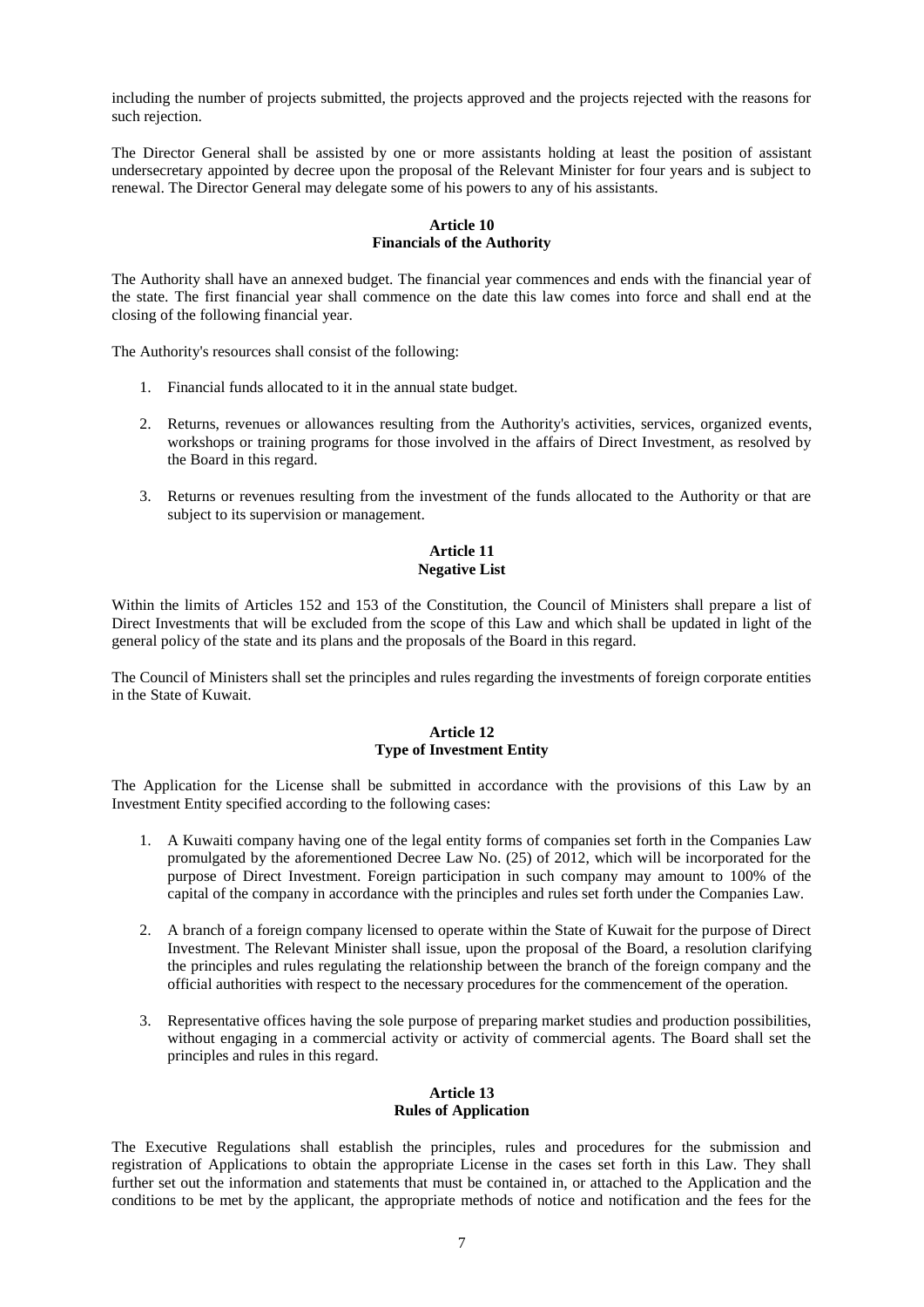#### **Article 14 Issuance of Licenses**

The License shall be issued pursuant to a decision of the Director General, if the Application fulfills the criteria, principles and assessment rules established by the Board regarding each of the cases set forth in this Law, and the Investor shall be notified of such requirements prior to the submission of the Application to the Authority.

This License shall not be subject, with regards to foreigners, to the provisions of paragraph 1 of Article 23 and the provisions of Article 24 of the aforementioned Commercial Code.

The License for the incorporation of foreign banks and their branches shall be subject to the provisions of this Law, without prejudice to the provisions of Law No. (32) of 1968, and to the decisions and instructions issued in implementation of its provisions.

In all events, the Authority shall coordinate with the Ministry of Commerce and Industry on the incorporation and issuance of Licenses and supervision of companies, branches and representative offices, which are subject to the provisions of this Law.

#### **Article 15 Term for Decision on Application**

A decision on the merits of the Application shall be rendered within thirty days from the date of submission of a complete Application with the data, documents and conditions set by the Authority.

#### **Article 16 Rejection of Application**

In the event the Application is rejected, the rejection shall be reasoned and in writing. The applicant may appeal the rejection. In the event there is no response to the appeal thirty days following the date of receipt of the appeal, such lack of response shall be deemed a rejection of the appeal.

#### **Article 17 One-Stop Shop**

An administrative unit shall be established within the Authority called the "One-Stop Shop" which shall include employees designated by the relevant government authorities to proceed with resolving upon the licensing procedures and the establishment of the Investment Entity in order to ensure the completion of the procedures within the period set out in this Law.

The Board shall establish the principles and rules necessary to identify the mentioned government authorities and the method to be adopted for calling upon their employees and coordinating between them and the Authority.

The applicant may appoint specialized companies or qualified consulting firms that are approved by the Authority in accordance with the principles and rules set by the Authority.

#### **Article 18 Accounts of the Investment Entity**

Each Investment Entity, licensed in accordance with the provisions of this Law, shall maintain regular accounts supervised by an auditor or more among the legal auditors. Where the Investor is granted licenses for more than one Investment Entity, each Investment Entity shall be dealt with separately.

## **Article 19 Compensation for Expropriation**

No Investment Entity, licensed in accordance with the provisions of this Law, shall be confiscated pursuant to this Law nor be deprived of its property except in the public interest and only in accordance with the applicable laws and against compensation equivalent to the true economic value of the expropriated project at the time of expropriation, estimated in accordance with the economic situation prior to any threat of expropriation. The due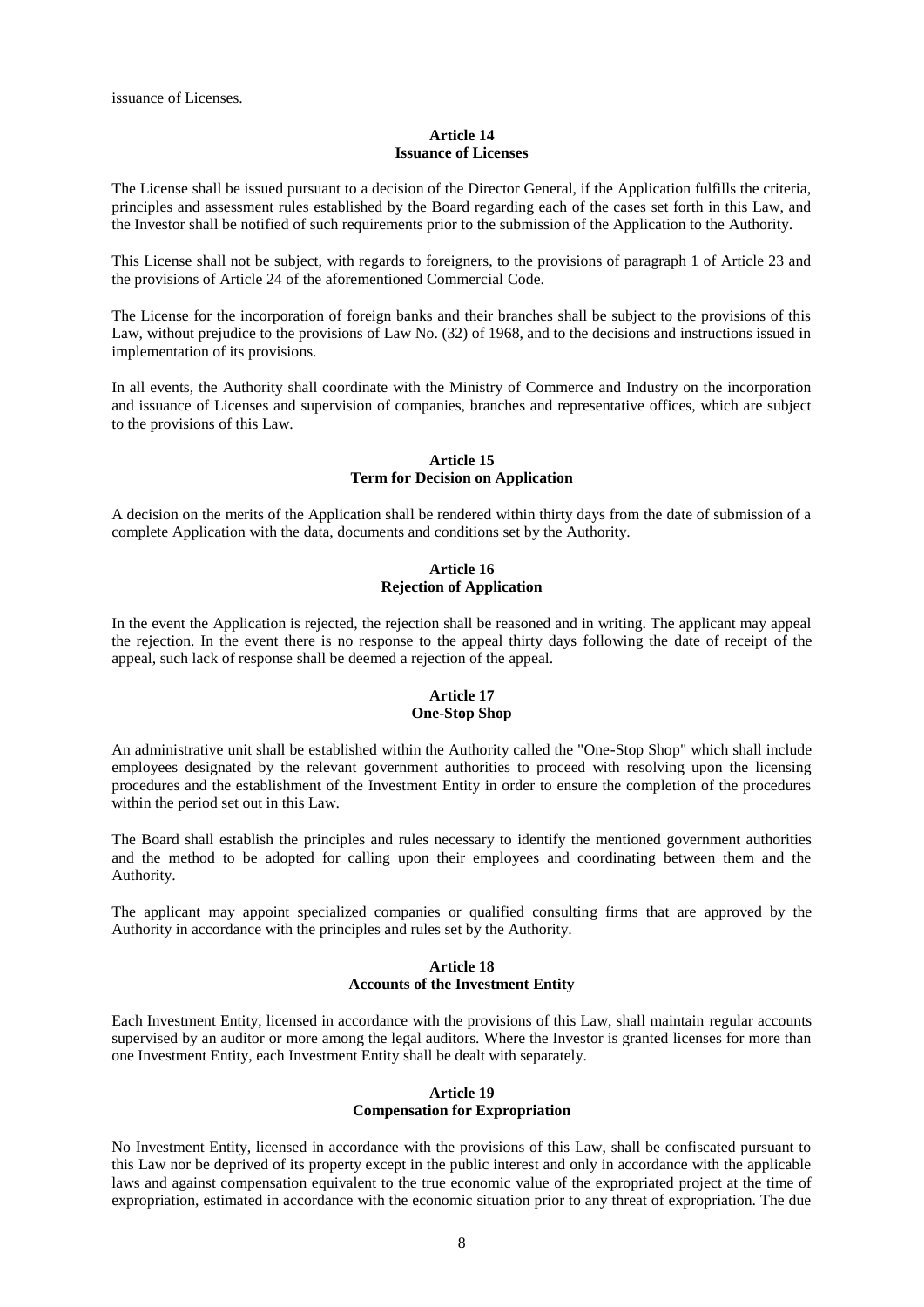compensation is to be paid as soon as the said decision is taken.

#### **Article 20 Disposal of the Investment Entity**

The Investor has the right to transfer or relinquish the ownership of the licensed Investment Entity, or dispose over it in whole or in part, for the benefit of a foreign or a Kuwaiti investor. The Board shall establish the principles and regulations in this regard.

In the event of transfer or relinquishment of ownership of the Investment Entity, in whole or in part, the new owner or assignee shall replace the original owner in rights and obligations.

## **Article 21 Merger of Investment Entities**

The merger of two or more Investment Entities can be carried out with the consent of the Board, following a joint request submitted to the Authority in this regard, and the new entity resulting from the merger shall be a legal successor to the merged entities and shall replace such entities in their rights and obligations.

The new entity shall automatically enjoy the shortest periods remaining for exemptions and incentives granted to any of the merged Investment Entities.

#### **Article 22 Transfer of Monies Abroad**

The Investor shall have the right to transfer abroad his profits, capital or proceeds resulting from the disposal over his shares or participation in the Investment Entity or the compensation set forth in this Law. Moreover, employees in the Investment Entity shall have the right to transfer their savings and entitlements abroad.

#### **Article 23 Confidentiality of Information**

By virtue of this law, the Investor shall be entitled to the basic principles of confidentiality in respect of the technical, economic and financial information relevant to his investment and to safeguard initiatives in accordance with the provisions of the laws and regulations in force in the country.

Without prejudice to a more severe penalty provided for in any other law, a person shall be punished with imprisonment for a term not exceeding one year and a fine not less than one thousand dinars and not exceeding ten thousand dinars or either one of these two penalties, who divulges or benefits from any information that he might have gained knowledge of as a result of his employment or due to his participation in an activity initiated by the Authority or any of its divisions, relating to investment initiatives or the technical, economic or financial aspects of an investment that is subject to the provisions of this Law, except where permitted by law or pursuant to a judgment or an order issued by a judicial authority.

#### **Article 24 Legislative Framework of Direct Investments**

Unless there is a special provision in this Law, the laws and regulations applicable in the country shall govern Direct Investments falling within the purview of this Law, and all international conventions in force in the country related to investments and the avoidance of double taxation shall be observed.

#### **Article 25 Scope of the Law's Application**

The provisions of this Law shall apply to existing Direct Investments and those investments that were licensed prior to this Law coming into force, without subjecting such Direct Investments to any damage, provided that the incentives, exemptions and guarantees granted under this Law shall be no less than what was granted before its implementation. Investors may apply for privileges provided for in this Law for the Authority's consideration.

The provisions of this Law shall apply to any expansion or modification of an existing Investment Entity if the expansion or modification occurs following the date on which this Law comes into force. The Board shall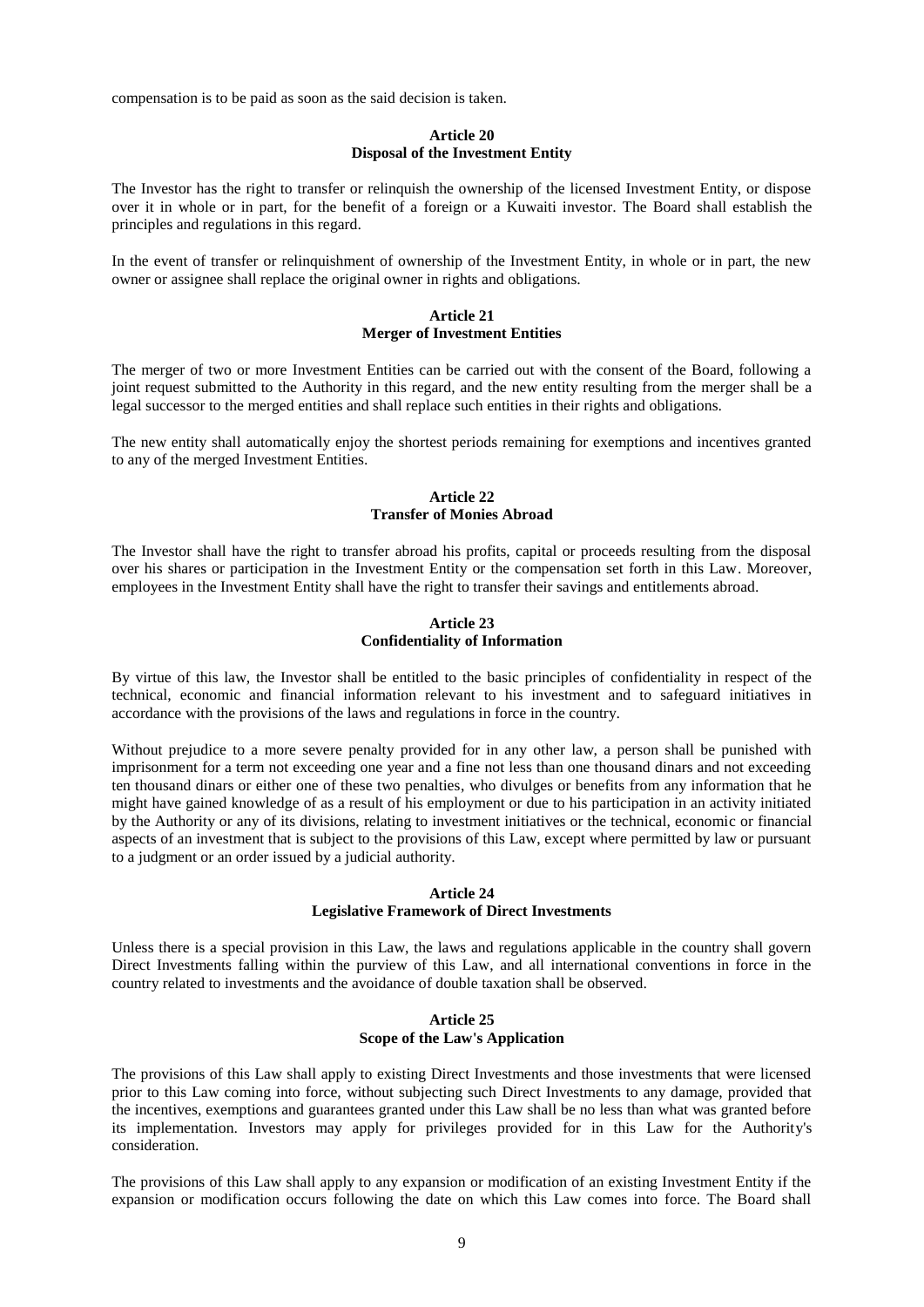establish the regulations in relation to expansions and modifications and how to license the same.

## **Article 26 Competent Courts**

The Kuwaiti courts are the ones solely competent to consider any disputes arising between investment projects and third parties, whoever they may be. The parties may also agree to refer such disputes to arbitration.

#### **Article 27 Incentives and Exemptions**

The Investor shall be entitled to some or all of the following incentives:

- 1. Exemption from income tax or any other taxes for a period not exceeding ten years from the date of the actual commencement of operations of the licensed investment entity.
- 2. Exemption of any expansion of an Investment Entity, licensed in accordance with the provisions of this Law, from the taxes set forth in the preceding paragraph, for a period of no less than the duration of the exemption granted to the original Investment Entity as of the date of commencement of production or actual operation of the expansion.
- 3. Without prejudice to the provisions of Law No. (10) of 2003 promulgating the Unified Customs Code for the Gulf Cooperation Council Countries, the following shall be wholly or partially exempted from taxes, customs duties or any other fees that may be payable on imports required for the purposes of Direct Investment:
	- a. Machinery, tools and equipment and means of transport and other technological devices.
	- b. Spare parts and necessary maintenance supplies for what has been described in the previous subsection.
	- c. Merchandise, raw materials, partially manufactured goods, wrapping materials and packaging.

The Investor is prohibited, for a period of five years as of the date notifying him of exemptions from the duties described in this article, from disposing in any manner over the goods described in this clause, including by way of sale, swap or assignment. During the same period, the Investor may not utilize the goods in any other manner than for the purpose for which they were imported, except in accordance with the principles and rules decided by the Board in this regard, and shall pay the taxes and fees that would have been due for the importation at the time of disposal.

- 4. The use of land and real estate allocated to the Authority or that is subject to its supervision or management, in accordance with the principles and rules established by the Board in this regard.
- 5. The employment of foreign labor required for the investment, in accordance with the principles and restrictions established by decision of the Council of Ministers in respect of the minimum proportion of national employment that must be provided.
- 6. The Council of Ministers may decide to grant some cases and groups certain advantages and exemptions, which are not mentioned in this article.

#### **Article 28**

#### **Applicability of Incentives and Exemptions to Partnerships of the Public and Private Sectors**

The provisions of the previous article shall apply to all types of partnerships between the public and private sectors established for the purpose of Direct Investment, including companies and projects stipulated in Law No. (7) of 2008 and Law No. (37) of 2010 provided that the Board establishes the relevant rules and principles.

#### **Article 29**

#### **Application and Criteria for Granting of Incentives**

The Investor shall apply to the Authority for all or part of the incentives provided for in this Law, simultaneously or following the application for the License, for consideration by the Authority with the goal of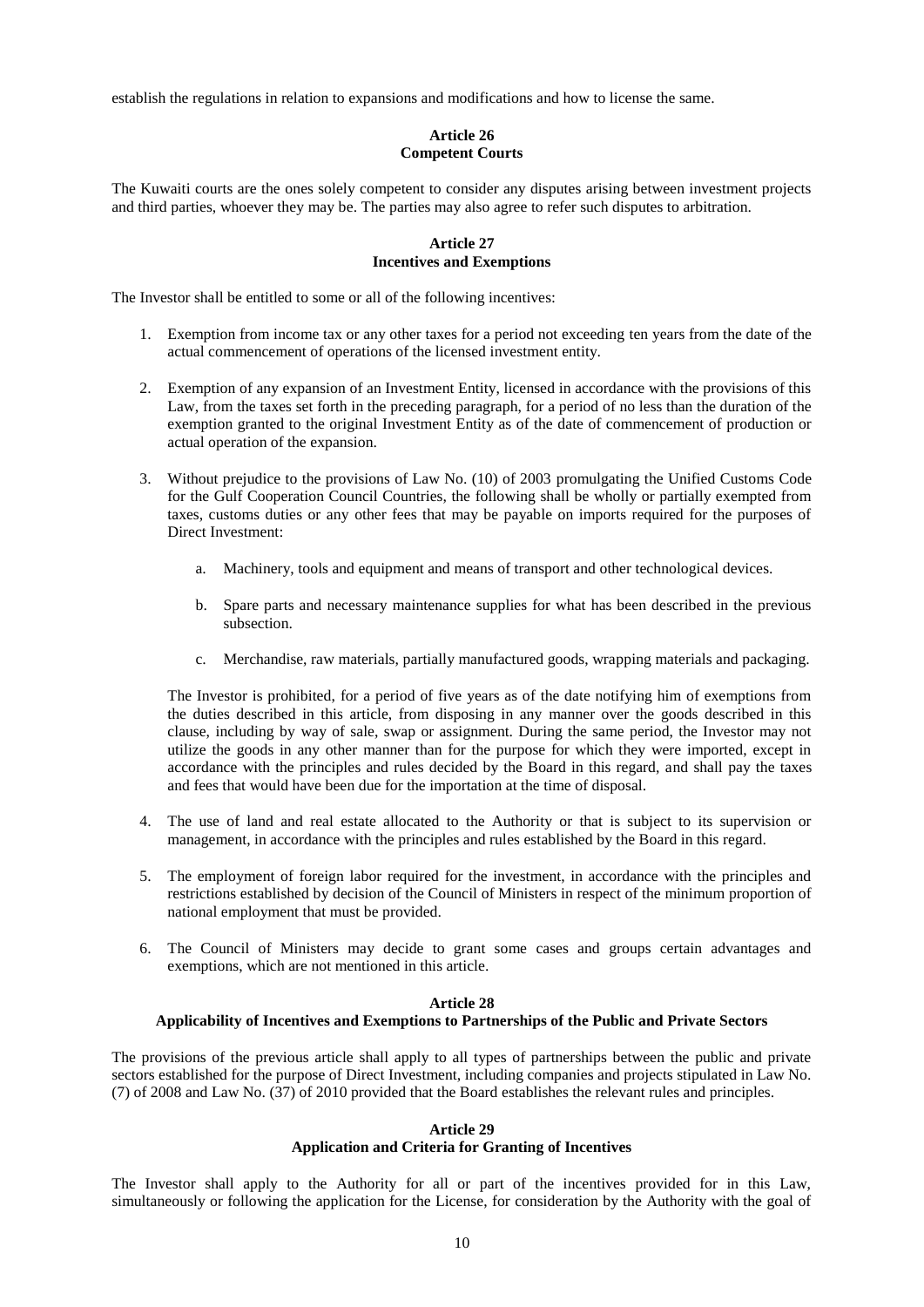ensuring that it satisfies the principles, rules and procedures established by the Board in this regard in line with the approved general policy of the state and economic development plans.

The value, type and duration of incentives and exemptions granted for investments, each according to its type and nature, shall be connected to all or some of the following criteria:

- 1. The transfer and settlement of technology and modern management methods as well as practical, advanced technical and marketing experience into the State of Kuwait.
- 2. The amount and quality of the products and services offered.
- 3. The need of the local and Gulf market for Direct Investment and its contribution to economic diversification.
- 4. Increase in national exports.
- 5. Creation of job opportunities for, and training of the national workforce .
- 6. Contribution to the development of areas that lack similar projects or activities.
- 7. Favorable environmental impact.
- 8. The extent to which the project offers services to the community that are outside the framework of the specific project or economic activity that is being practiced.
- 9. Use of national products.
- 10. Use of national technical, professional and consulting services.

The Board may amend or add other criteria to the aforementioned criteria, in accordance with the public policy of the State and the approved economic development plans.

#### **Article 30 Investment Register**

A special register called the "Investment Register" shall be prepared in which all Investment Entities licensed in accordance with the provisions of this Law are recorded, as well as all Applications, Licenses, incentives, exemptions and penalties connected thereto, and all documents and related data shall be attached to the register.

The Director General shall issue any decisions required for specifying the method of setting up the register and its content as well as the mechanism for registration and the required documentation and data.

#### **Article 31 Annual Report**

The Relevant Minister shall submit to the National Assembly a copy of the annual report issued by the Authority and a copy of the statistics relevant to its activities and the projects, within 30 days from the date of submission to the Council of Ministers.

#### **Article 32 Sanctions in Case of Violation of the Law or the License**

In case of a violation by the Investor of the provisions of this Law or the requirements of the License, the Board may impose one of the following sanctions:

- 1. Written warning and a more severe sanction can be decided in the event three warnings have been addressed to the same Investor or the same Investment Entity within one year of the first warning.
- 2. Partial or total withdrawal of incentives and exemptions granted. The decision of withdrawal may be reconsidered if the violation has been addressed.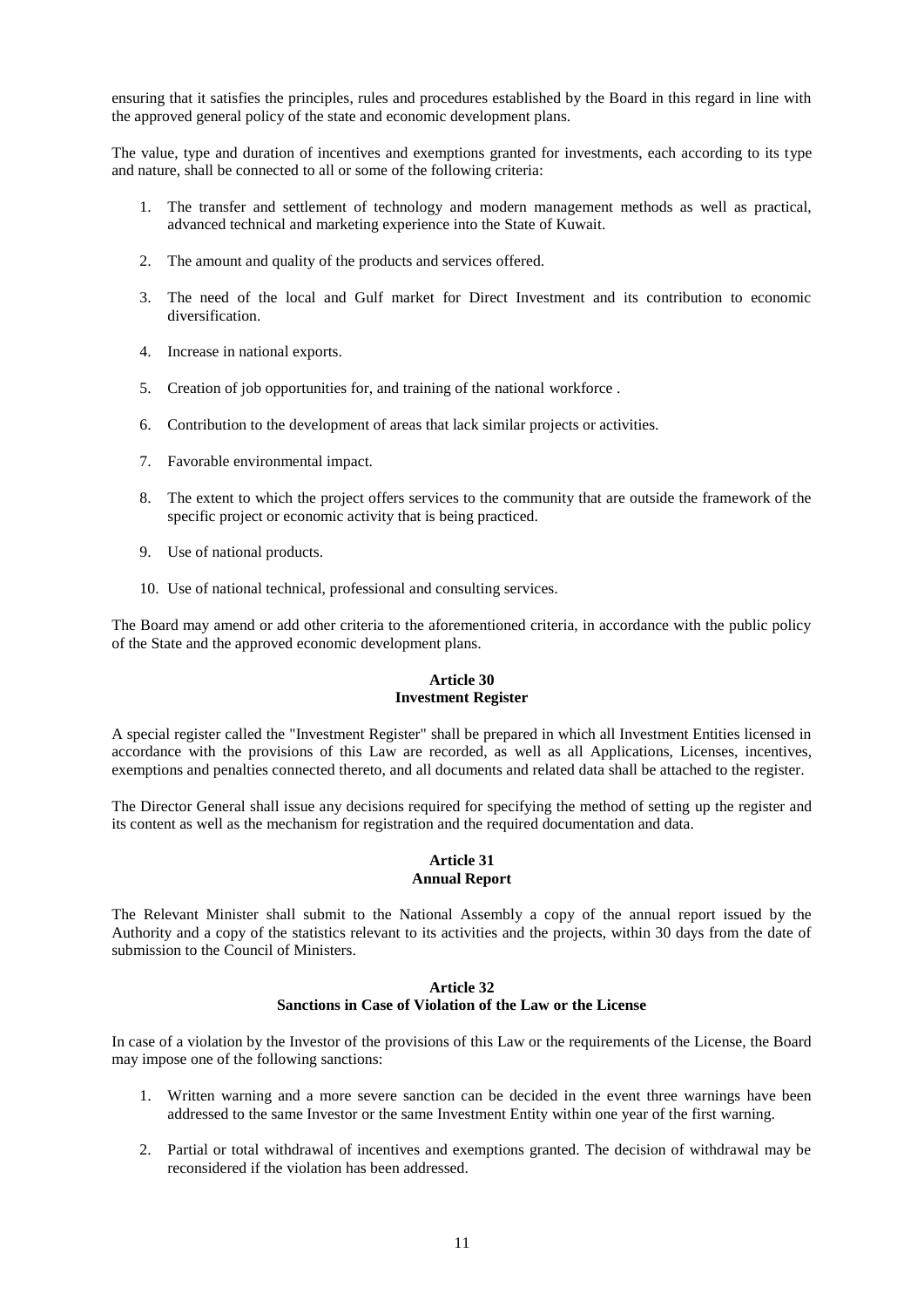3. Temporary administrative detention.

The License shall be considered null and void by force of law in the event the Investment Entity ceases its activities and business for more than a year without acceptable justification, or in the case of a delay of more than one year from the date set for actual operations to begin according to the timetable provided by the Investor to the Authority at the time of the request of the License Application, without acceptable justification. The Executive Regulations shall set out the principles and rules necessary in this regard. In other cases, the License may not be revoked or the Investment terminated except according to an order issued by the President of the Court of First Instance based on a petition submitted by the Authority providing justification for the request.

The Investor may appeal against the sanctions set forth in subsections 2 and 3 of this article within thirty days from the date of notification of the sanction decision. The appeal shall be decided within thirty days and in case of refusal of the appeal, the decision shall be written and justified.

Sanctions imposed in accordance with this article and the date of notification to the Investor shall be recorded in the Investment Register stipulated in this Law in the section relevant to the Investment Entity associated therewith. The imposition of such sanctions does not prejudice any civil or criminal liability.

## **Article 33 Appointment and Powers of Judicial Officers**

Specialist employees, who are designated by the Minister by virtue of a decision issued by him, shall be granted the capacity of judicial officers in order to monitor the implementation of this Law and its implementing regulations and decisions. The said employees shall perform their work with honesty, integrity and impartiality and shall have the obligation not to disclose the confidential information of Investment Entities received by them in the course of the performance of their duties. They shall also take the following oath before the Minister:

"I swear by Almighty God that I will perform my work with honesty, impartiality, integrity and truthfulness, and I will safeguard the confidentiality of the information made available to me in the course of my duties even after the end of my service."

The relevant employees of the Authority shall submit a detailed report on the results of their work immediately following its completion to the Director General, who shall refer it to the Board with his opinion in order to take a decision in this regard.

## **Article 34 Obligations of the Investor**

The Investor, who has been granted a License or whose investment was granted incentives or exemptions pursuant to the provisions of this Law, shall undertake the following:

- 1. Notify the Authority in writing of the date of the beginning of the measures and operational steps necessary to start the work of the licensed Investment Entity and the date of completion thereof, within a period not exceeding thirty days from the date of each of them.
- 2. Notify the Authority in writing of the date of the start actual operation of the licensed Investment Entity, within a period not exceeding thirty days from the said date.
- 3. Comply with the rules and financial and tax regulations issued by the Ministry of Finance, especially those related to the submission of tax returns and issuing of the tax card.
- 4. Provide any information, data, statistics or documents requested and deemed necessary by the Authority in order to implement the provisions of this Law.
- 5. Allow any of the Authority's employees authorized by the Director General, to enter all buildings, sites and facilities associated with the licensed Investment Entity, for the purpose of monitoring and following up in accordance with the provisions of this Law as well as verifying the content of the data, information, statistics and documents submitted by the Investor against actual practices. The Authority's employees shall submit a detailed report on the results of their work immediately following its completion to the Director General, who shall decide what he deems appropriate in this regard.